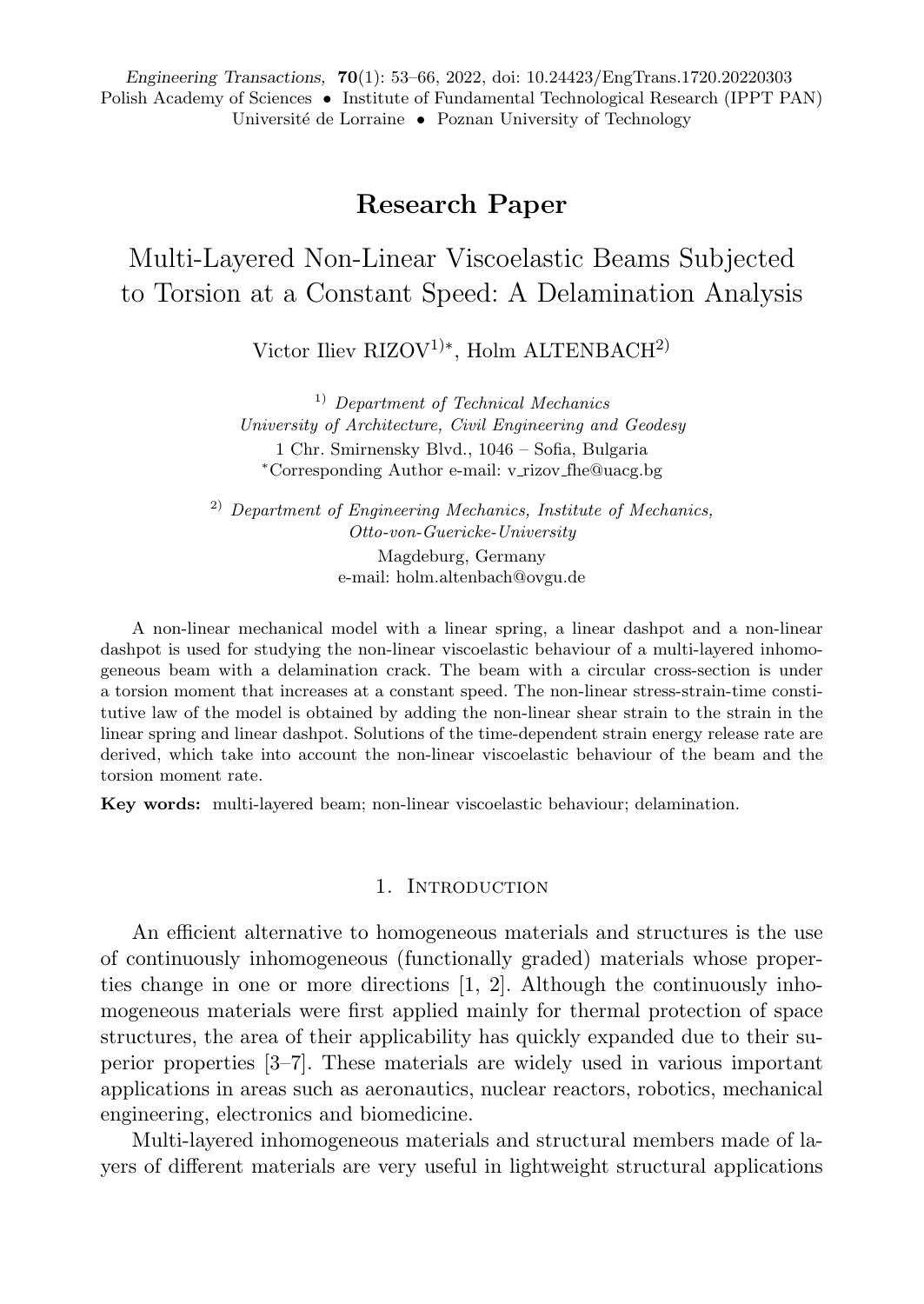due to their high strength-to-weight and stiffness-to-weight ratios [8, 9]. However, since the multi-layered structures have relatively low transversal strength in tension, they are prone to the separation of layers or delamination. Delamination cracks between layers decrease the strength and stiffness of the multi-layered structures. Delamination also reduces the load-bearing ability of structures and affects their reliability and durability. Therefore, delamination analyses of multilayered structural members pose a problem with a wide practical application.

This paper aims to develop a time-dependent delamination analysis of a multi-layered inhomogeneous beam member with non-linear viscoelastic behaviour. The cross-section of the beam is a circle. The beam is made of concentric longitudinal layers and subjected to a torsion moment at a constant speed. This paper, to some extent, is a continuation of previous publications such as [10, 11]. However, in [10, 11], linear viscoelastic mechanical models representing combinations of linear springs and linear dashpots are applied to describe the viscoelastic behaviour of inhomogeneous beam structures when analysing delamination. In other words, the time-dependent solutions derived in [10, 11] are linear. In reality, however, the mechanical behaviour of viscoelastic materials is usually non-linear, which indicates that the well-known linear viscoelastic models have to be replaced by non-linear ones. Therefore, the most important novelty of this study is that a non-linear viscoelastic mechanical model consisting of a linear dashpot, a linear spring and a non-linear dashpot is used to treat the timedependent behaviour of the multi-layered inhomogeneous beam. The non-linear constitutive law of the model is derived and then applied to obtain the solution of the strain energy release rate for delamination.

# 2. Delaminated multi-layered non-linear viscoelastic beam under torsion

Consider the non-linear viscoelastic mechanical model shown schematically in Fig. 1. The model consists of a linear spring with the shear modulus  $G_i$ , mounted in parallel to a linear dashpot with the coefficient of viscosity  $\eta_i$ . A non-



Fig. 1. Mechanical model for the non-linear viscoelastic type of deformation.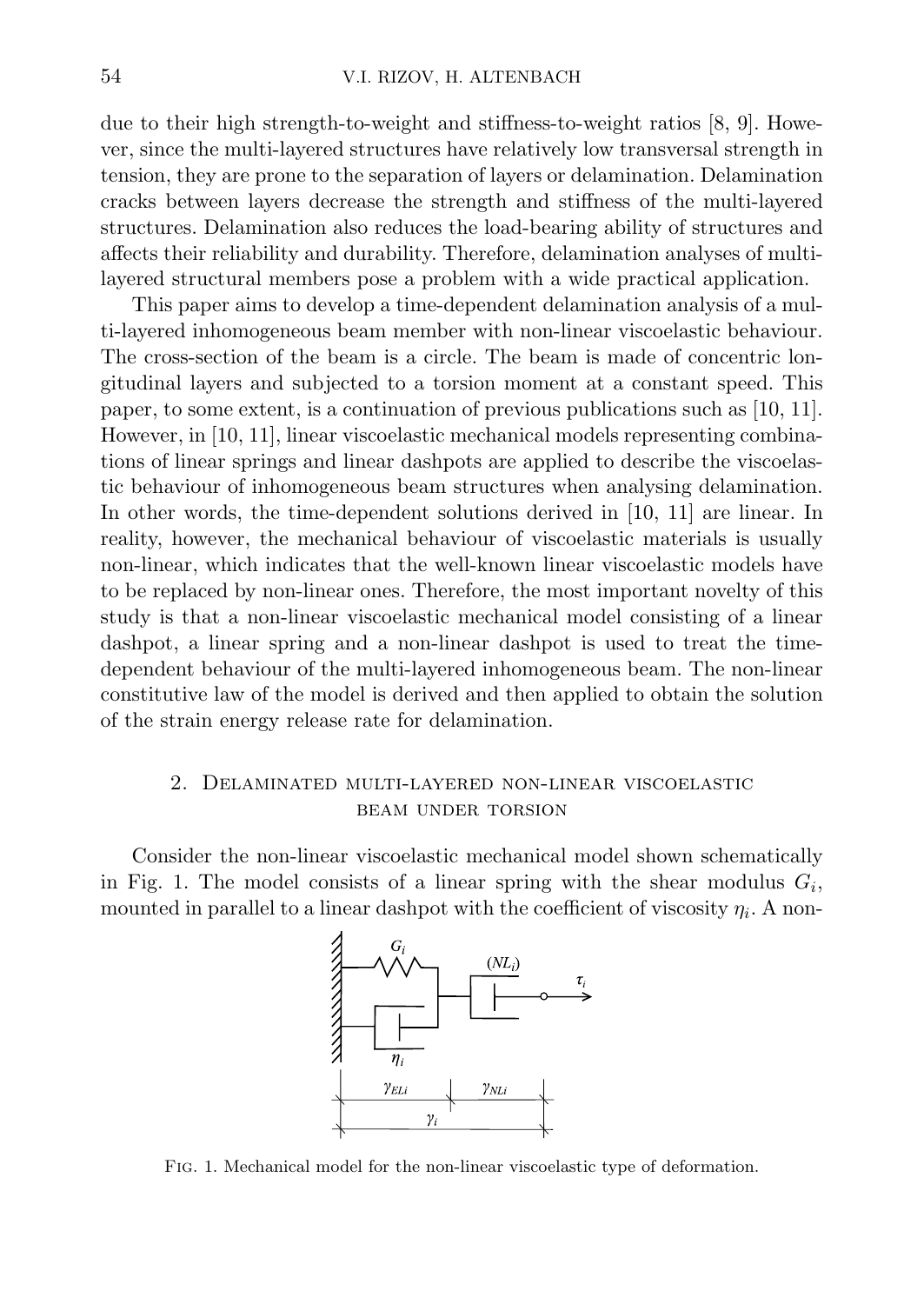linear dashpot  $NL_i$  is added to simulate the non-linear viscoelastic behaviour, as shown in Fig. 1. The model is under shear stress  $\tau_i$ . The variation of  $\tau_i$  with time  $t$  is expressed as:

(2.1) τ<sup>i</sup> = vτ it,

where  $v_{\tau i}$  is the speed.

The model's linear spring and linear dashpot are used for studying the linear viscoelastic shear strain  $\gamma_{ELi}$ . Thus, the shear strain  $\gamma_i$  in the model is written as:

$$
\gamma_i = \gamma_{ELi} + \gamma_{NLi},
$$

where  $\gamma_{NLi}$  is the non-linear viscoelastic shear strain in the non-linear dashpot. The variation of  $\gamma_{ELi}$  with time is [12]

(2.3) 
$$
\gamma_{ELi}(t) = \frac{\tau_i}{t} \mu_i \left( e^{-\lambda_i t} - 1 \right) + \frac{\tau_i}{G_i},
$$

where

$$
\mu_i = \frac{\eta_i}{G_i^2},
$$

$$
\lambda_i = \frac{G_i}{\eta_i}.
$$

The shear stress  $\tau_{NLi}$ , in the non-linear dashpot, is expressed by using the following non-linear relationship [13]:

(2.6) 
$$
\tau_{NLi} = \alpha_i \left[ 1 - \left( 1 - \frac{\dot{\gamma}_{NLi}}{\beta_i} \right)^{m_i} \right],
$$

where  $\alpha_i$ ,  $\beta_i$ , and  $m_i$  are material properties, and  $\dot{\gamma}_{NLi}$  is the speed of the nonlinear shear strain.

Figure 1 indicates that

$$
\tau_{NLi} = \tau_i.
$$

By using Eqs.  $(2.6)$  and  $(2.7)$ , one obtains

(2.8) 
$$
\dot{\gamma}_{NLi} = \beta_i \left[ 1 - \left( 1 - \frac{\tau_i}{\alpha_i} \right)^{\frac{1}{m_i}} \right].
$$

By integrating Eq. (2.8), one derives

(2.9) 
$$
\gamma_{NLi} = \beta_i t + \frac{\delta_i t}{\tau_i} \left[ \left( 1 - \frac{\tau_i}{\alpha_i} \right)^{\psi_i} - 1 \right],
$$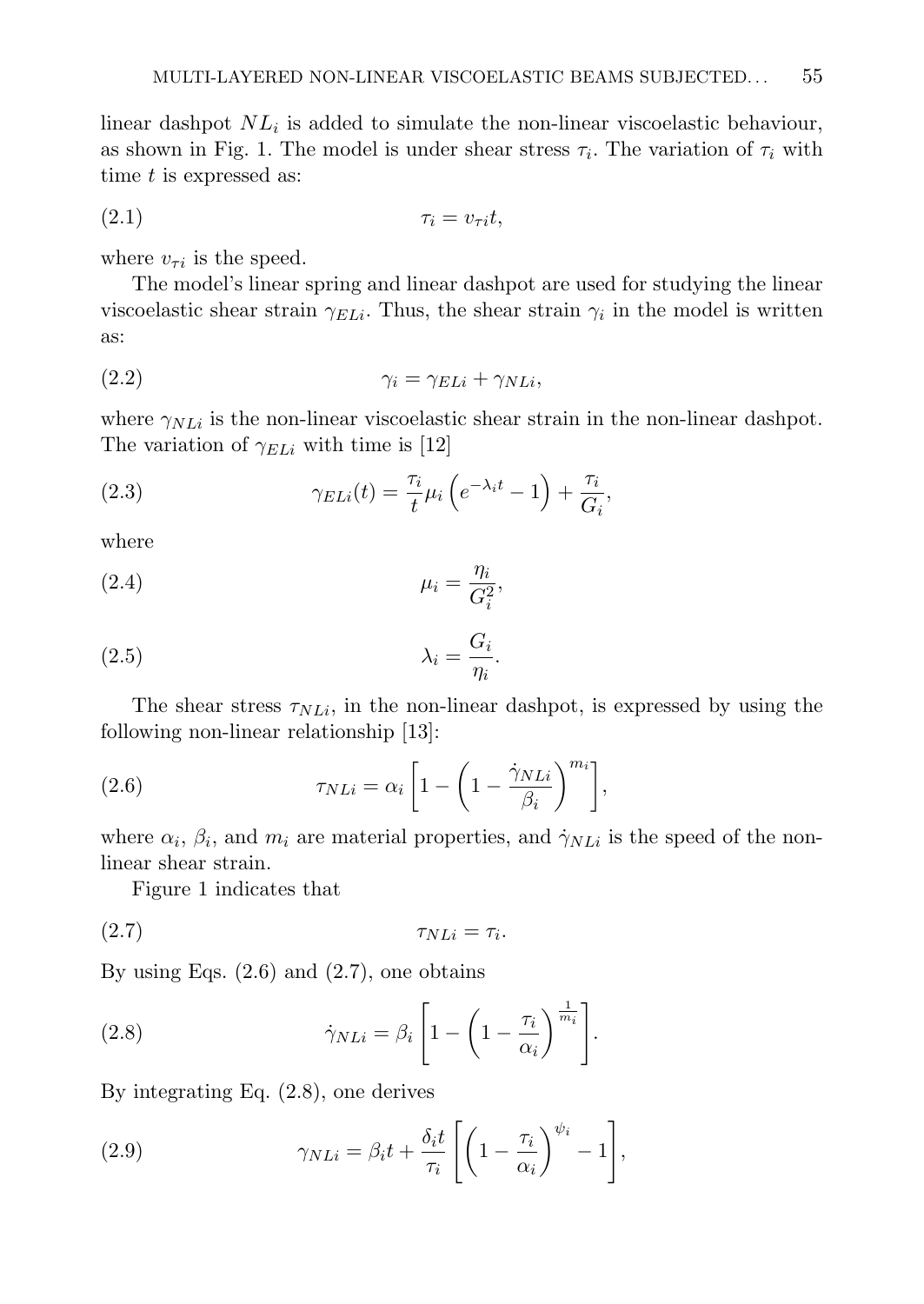where

(2.10) 
$$
\delta_i = \frac{\alpha_i \beta_i m_i}{1 + m_i},
$$

$$
\psi_i = \frac{m_i + 1}{m_i}.
$$

By combining Eqs.  $(2.2)$ ,  $(2.3)$ , and  $(2.9)$ , one obtains

(2.12) 
$$
\gamma_i = \frac{\tau_i}{t} \mu_i \left( e^{-\lambda_i t} - 1 \right) + \frac{\tau_i}{G_i} + \beta_t t + \frac{\delta_i t}{\tau_i} \left[ \left( 1 - \frac{\tau_i}{\alpha_i} \right)^{\psi_i} - 1 \right].
$$

In fact, relationship  $(2.12)$  represents the non-linear constitutive law of the model shown in Fig. 1. This constitutive law is applied to study the non-linear viscoelastic behaviour of the multi-layered beam member shown in Fig. 2.



Fig. 2. The multi-layered non-linear viscoelastic beam with a delamination crack under torsion.

The beam under consideration has a circular cross-section of radius  $R<sub>I</sub>$ . The beam consists of an arbitrary number of concentric longitudinal layers, as shown in Fig. 2. Actually, Eq.  $(2.12)$  is the constitutive law for the *i*-th layer of the beam. The layers have different thicknesses and material properties. The beam is clamped at its right-hand end. The torsion moment  $T$ , applied at the beam free end, varies with time according to the following dependence:

$$
(2.13) \t\t T = vt,
$$

where  $v$  is the speed.

The length of the beam is denoted by  $l$ . A delamination crack of length  $a$  is located in the beam, as shown in Fig. 2. The delamination is a circular cylindrical surface of the radius  $R_{II}$ . Therefore, the inner crack arm has a circular crosssection with the radius  $R_{\text{II}}$ . The cross-section of the outer crack arm is a ring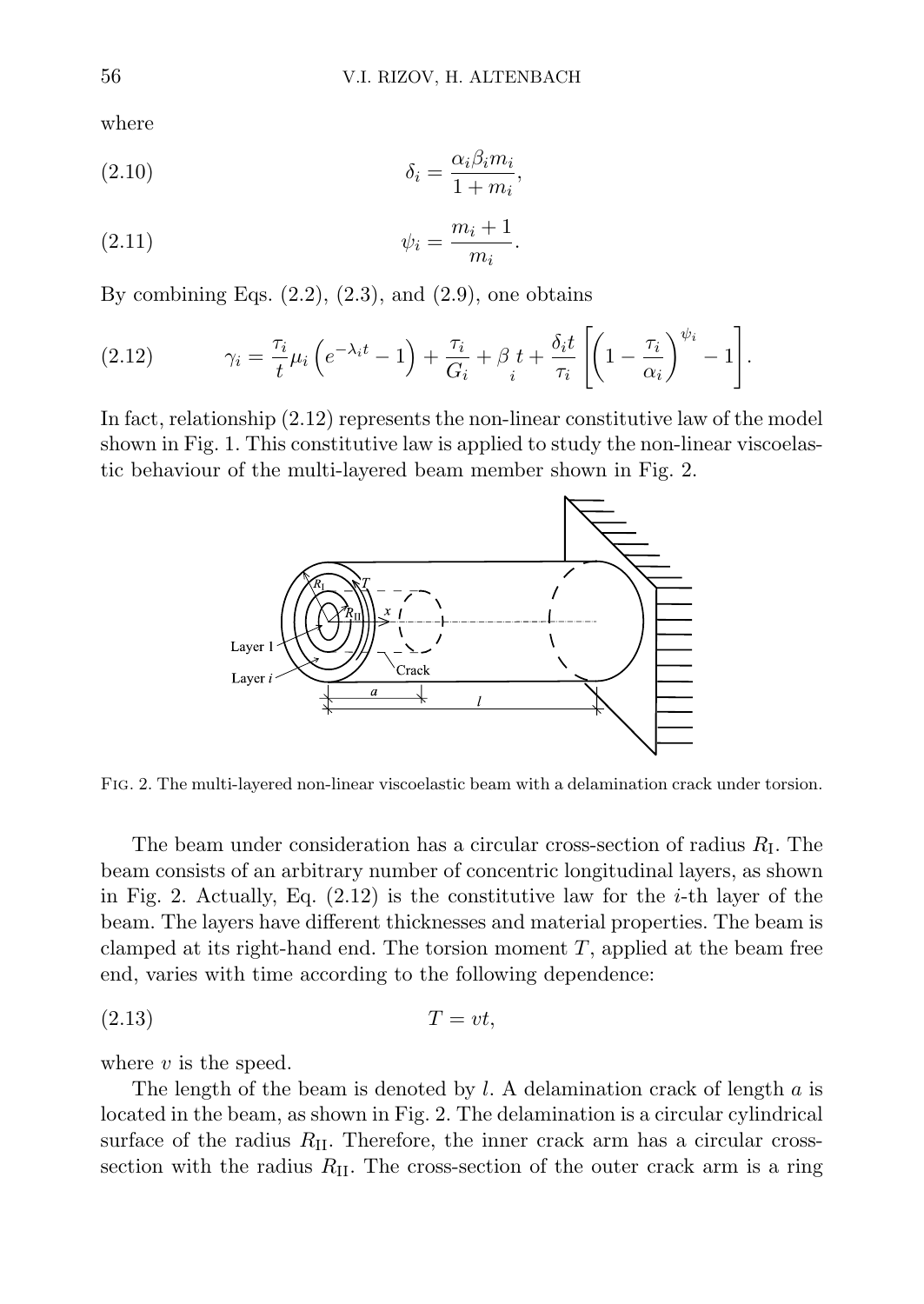with internal and external radiuses  $R_{\text{II}}$  and  $R_{\text{I}}$ , respectively. The inner crack arm is free of stresses. The beam layers are continuously inhomogeneous in the longitudinal direction. Therefore, the material properties involved in the constitutive law (2.12) vary continuously along the beam length. The variation of material properties in the  $i$ -th layer is presented as:

(2.14) 
$$
\alpha_i = \alpha_{kpi} + \frac{\alpha_{bpi} - \alpha_{kpi}}{l^{\varphi_{\alpha i}}} x^{\phi_{\alpha i}},
$$

(2.15) 
$$
\beta_i = \beta_{kpi} + \frac{\beta_{bpi} - \beta_{kpi}}{l^{\varphi_{\beta i}}} x^{\phi_{\beta i}},
$$

(2.16) 
$$
m_i = m_{kpi} + \frac{m_{bpi} - m_{kpi}}{l^{\varphi_{mi}}} x^{\varphi_{mi}},
$$

(2.17) 
$$
\eta_i = \eta_{kpi} + \frac{\eta_{bpi} - \eta_{kpi}}{l^{\varphi_{\eta i}}} x^{\phi_{\eta i}},
$$

(2.18) 
$$
G_i = G_{kpi} + \frac{G_{bpi} - G_{kpi}}{l^{\varphi_{Gi}}} x^{\phi_{Gi}},
$$

where

$$
(2.19) \t\t 0 \le x \le l,
$$

$$
(2.20) \t\t i = 1, 2, ..., n.
$$

In Eqs.  $(2.14)$ – $(2.20)$ , *n* is the number of beam layers, *x* is the longitudinal centroidal axis of the beam,  $\alpha_{kpi}$ ,  $\beta_{kpi}$ ,  $m_{kpi}$ ,  $\eta_{kpi}$ , and  $G_{kpi}$  are the values of  $\alpha_i$ ,  $\beta_i$ ,  $m_i$ ,  $\eta_i$ , and  $G_i$  at the free end of the beam, respectively. The values of  $\alpha_i$ ,  $\beta_i$ ,  $m_i$ ,  $\eta_i$ , and  $G_i$  at the clamped end of the beam are denoted by  $\alpha_{bpi}$ ,  $\beta_{bpi}$ ,  $m_{bpi}$ ,  $\eta_{bpi}$ , and  $G_{bpi}$ , respectively. The parameters  $\phi_{\alpha i}$ ,  $\phi_{\beta i}$ ,  $\phi_{mi}$ ,  $\phi_{\eta i}$ , and  $\phi_{Gi}$  control the material inhomogeneity along the length of the layer.

The purpose of the present analysis is to derive a solution of the strain energy release rate  $G$  for the delamination in the beam in Fig. 2, which takes into account the non-linear viscoelastic behaviour. The strain energy release rate is obtained as:

$$
(2.21)\t\t\t G = \frac{\mathrm{d}U^*}{\mathrm{d}A},
$$

where  $U^*$  is the complementary strain energy in the beam, and  $dA$  is an elementary increase of the delamination crack area. Formula (2.21) is re-written as:

$$
(2.22)\qquad \qquad G = \frac{\mathrm{d}U^*}{2\pi R_\mathrm{II}\,\mathrm{d}a},
$$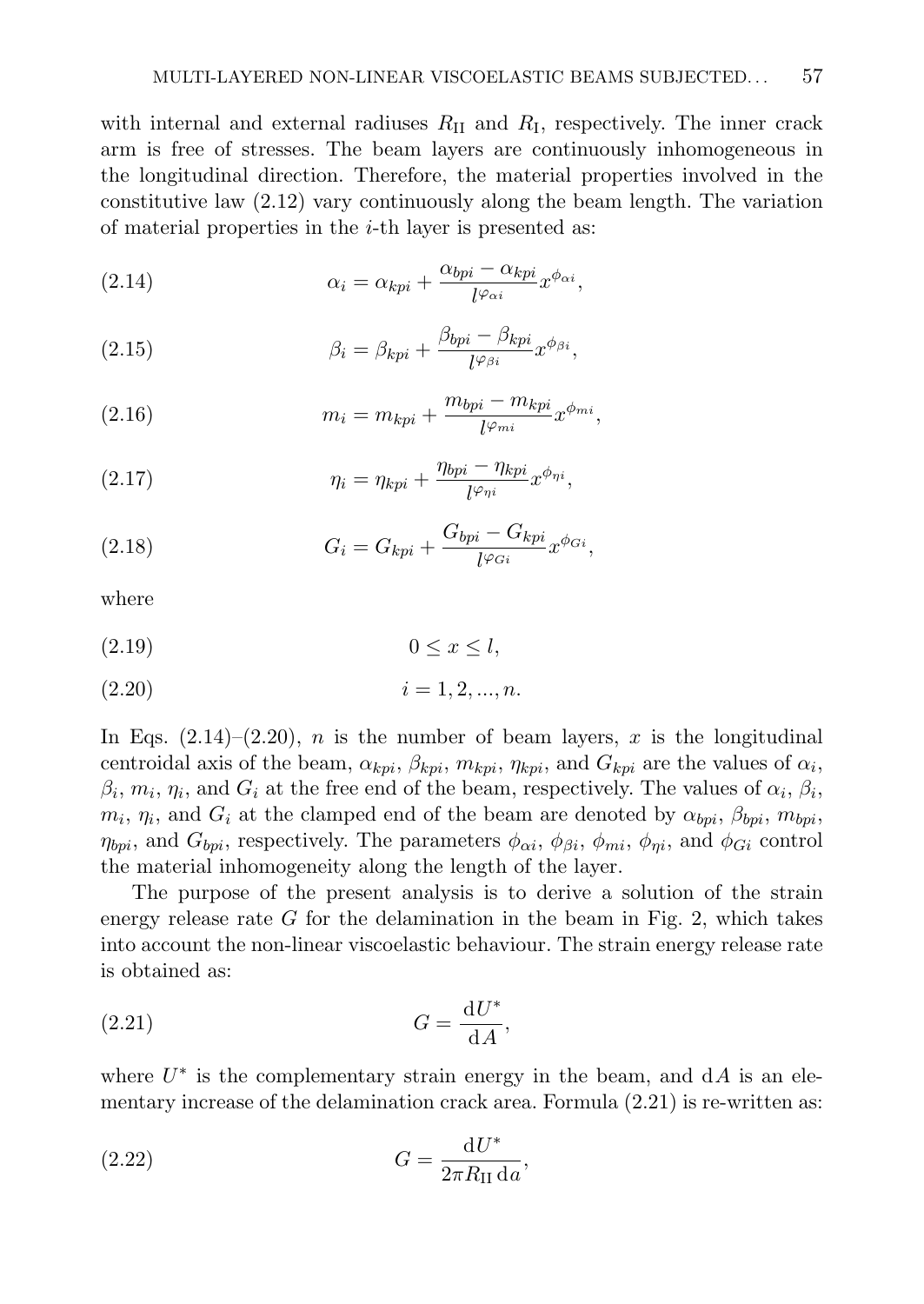since

$$
(2.23) \t\t dA = 2\pi R_{II} da,
$$

where da is an elementary increase of the delamination crack length.

The complementary strain energy is written as:

(2.24) 
$$
U^* = U_{cr}^* + U_{uc}^*.
$$

where  $U_{cr}^*$  and  $U_{uc}^*$  are complementary strain energies in the outer crack arm and in the un-cracked beam portion  $a \leq x \leq l$ , respectively.

The quantity  $U_{cr}^*$  is obtained by integrating the complementary strain energy density in the volume of the outer crack arm as follows:

(2.25) 
$$
U_{cr}^* = \sum_{i=1}^{i=n_1} \int\limits_{0}^{a} \int\limits_{R_i}^{R_{i+1}} u_{0i}^* 2\pi R \, dR \, dx,
$$

where  $n_1$  is the number of layers in the outer crack arm,  $R_i$  and  $R_{i+1}$  are the internal and external radiuses of the *i*-th concentric layer,  $u_{0i}^*$  is the complementary strain energy density in the layer, and R is a running radius.

Since strain is expressed as a non-linear function of stress (refer to the constitutive law  $(2.12)$ , the complementary strain energy density is written as:

(2.26) 
$$
u_{0i}^* = \int_{0}^{\tau_i} \gamma_i(\tau_i) d\tau_i.
$$

By combining Eqs. (2.12) and (2.26), one derives

$$
(2.27) \quad u_{0i}^* = \frac{\tau_i^2 \mu_i}{2t} \left( e^{-\lambda_i t} - 1 \right) + \frac{\tau_i^2}{2G_i} + \beta_i \tau_i t - \delta_i t + \frac{\alpha_i \delta_i t}{2\tau_i} \left[ 1 - \left( 1 - \frac{\tau_i}{\alpha_i} \right)^2 \right].
$$

Due to the non-linear character of the constitutive law (2.12), the stress cannot be determined explicitly from Eq. (2.12). Therefore, the expression of the complementary strain energy  $(2.25)$  is re-written as:

(2.28) 
$$
U_{cr}^* = \sum_{i=1}^{i=n_1} \int\limits_{0}^{a} \int\limits_{\tau_{dli}}^{\tau_{gri}} u_{0i}^* 2\pi R \,dR \,dx,
$$

where  $\tau_{dli}$  and  $\tau_{qri}$  are the shear stresses at the internal and external surfaces of the i-th layer of the beam.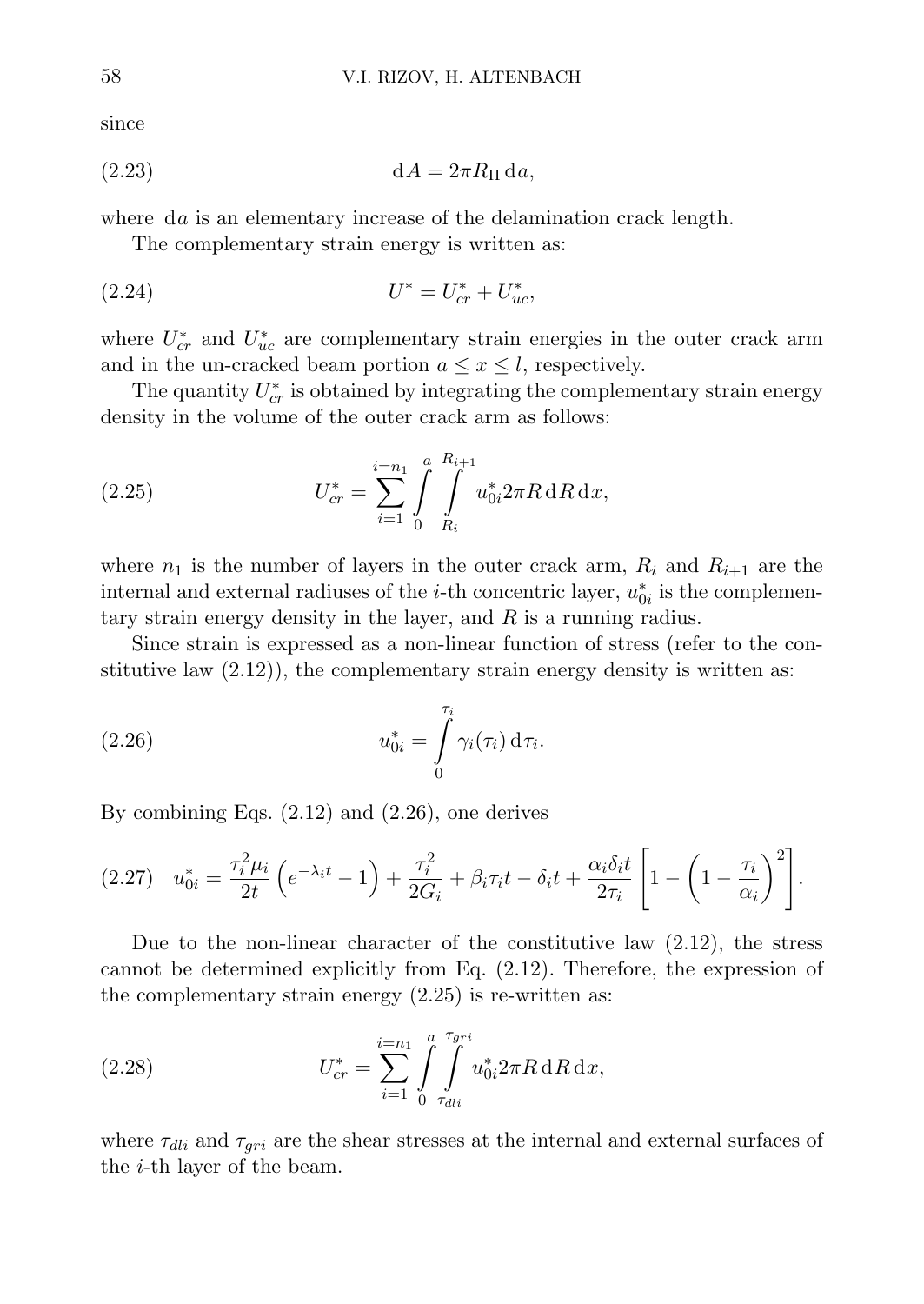The quantities R and dR in Eq. (2.28) are expressed as functions of  $\tau_i$  in the following way. First, the distribution of the shear strains in the cross-section of the outer crack arm is found as:

$$
\gamma = \frac{\gamma_{\zeta}}{R_{\rm I}} R,
$$

where

$$
(2.30) \t\t R_{\text{II}} \le R \le R_{\text{I}}.
$$

In Eq. (2.29),  $\gamma_c$  is the shear stress at the surface of the beam. Distribution (2.29) follows from the fact that the validity of the Bernoulli's hypothesis for plane sections is assumed here since beams of high length-to-diameter ratio are under consideration. By using Eq. (2.29), one obtains

$$
(2.31) \t\t R = \frac{\gamma}{\gamma_{\zeta}} R_{\mathrm{I}}.
$$

By combining Eqs. (2.12) and (2.31), one derives

$$
(2.32) \qquad R = \frac{R_I}{\lambda_{\zeta}} \left\{ \frac{\tau_i}{t} \mu_i \left( e^{-\lambda_i t} - 1 \right) + \frac{\tau_i}{G_i} + \beta_i t + \frac{\delta_i t}{\tau_i} \left[ \left( 1 - \frac{\tau_i}{\alpha_i} \right)^{\psi_i} - 1 \right] \right\}.
$$

From Eq. (2.32), one obtains

(2.33) 
$$
dR = \frac{R_I}{\lambda_{\zeta}} \left\{ \frac{1}{t} \mu_i \left( e^{-\lambda_i t} - 1 \right) + \frac{1}{G_i} + \delta_i t \left\{ -\frac{1}{\tau_i^2} \left[ \left( 1 - \frac{\tau_i}{\alpha_i} \right)^{\psi_i} - 1 \right] - \frac{1}{\tau_i} \psi_i \left( 1 - \frac{\tau_i}{\alpha_i} \right)^{\psi_i - 1} \frac{1}{\alpha_i} \right\} \right\} d\tau_i.
$$

The shear stresses at the internal and external surfaces of the beam layers, which are involved in Eq. (2.25), are found by using the following equations:

$$
(2.34) \qquad \frac{\gamma_{\zeta}}{R_{\rm I}} R_i = \frac{\tau_{dli}}{t} \mu_i \left( e^{-\lambda_i t} - 1 \right) + \frac{\tau_{dli}}{G_i} + \beta_i t + \frac{\delta_i t}{\tau_{dli}} \left[ \left( 1 - \frac{\tau_{dli}}{\alpha_i} \right)^{\psi_i} - 1 \right],
$$
\n
$$
(2.35) \qquad \frac{\gamma_{\zeta}}{R_I} R_{i+1} = \frac{\tau_{gri}}{t} \mu_i \left( e^{-\lambda_i t} - 1 \right) + \frac{\tau_{gri}}{G_i} + \beta_i t + \frac{\delta_i t}{\tau_{gri}} \left[ \left( 1 - \frac{\tau_{gri}}{\alpha_i} \right)^{\psi_i} - 1 \right],
$$

where  $i = 1, 2, ..., n_1$ .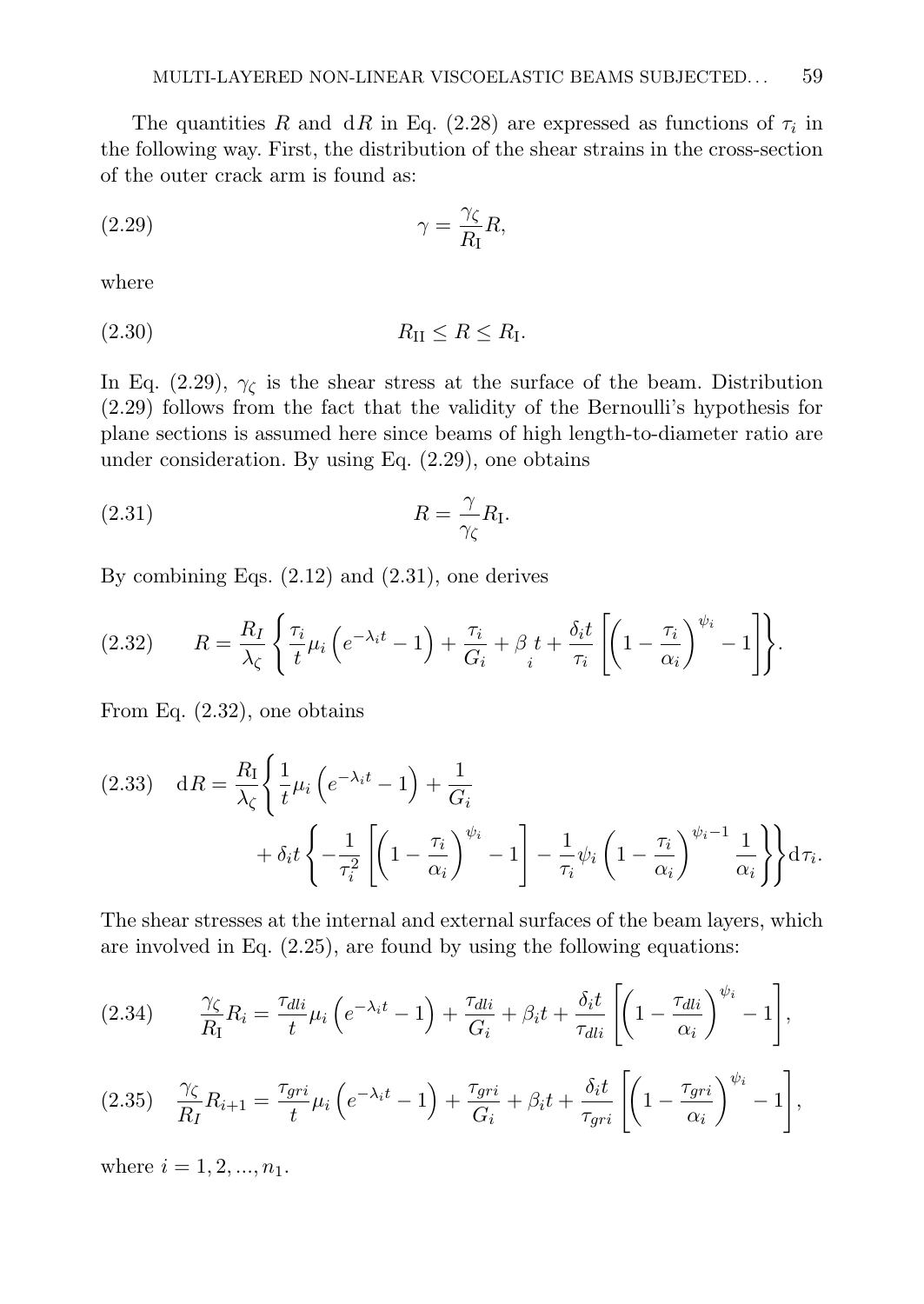It should be mentioned that Eqs. (2.34) and (2.35) are obtained by combining Eqs. (2.12) and (2.29). One additional equation is written by considering the equilibrium of the elementary forces in the outer crack arm:

(2.36) 
$$
T = \sum_{i=1}^{i=n_1} \int_{\tau_{dli}}^{\tau_{gri}} \tau_i 2\pi R^2 dR,
$$

where R and dR are found by Eqs. (2.32) and (2.33). There are  $2n_1 + 1$  unknowns,  $\tau_{dli}$ ,  $\tau_{gri}$ , and  $\gamma_{\zeta}$ , where  $i = 1, 2, ..., n_1$  in (2.34)–(2.36). The MatLab computer program is used to solve Eqs.  $(2.34)-(2.36)$  with respect to  $\tau_{dli}, \tau_{qri}$ , and  $\gamma_c$  at various values of time.

Equation (2.28) is also used to determine the complementary strain energy in the un-cracked beam portion. For this purpose,  $n_1$  and  $u_{0i}^*$  are replaced with  $n$ and  $u_{0uci}^*$  where  $u_{0uci}^*$  is the complementary strain energy density in the *i*-th layer of the un-cracked portion of the beam. Also,  $n_1$  is replaced with n in Eqs. (2.34) and (2.36).

By combining Eqs.  $(2.22)$ ,  $(2.24)$ , and  $(2.28)$ , one derives

(2.37) 
$$
G = \frac{1}{2\pi R_{II}} \left( \sum_{i=1}^{i=n_1} \int_{\tau_{dli}}^{\tau_{gri}} u_{0uni}^* 2\pi R \, dR - \sum_{i=1}^{i=n} \int_{\tau_{dli}}^{\tau_{gri}} u_{0uni}^* 2\pi R \, dR \right),
$$

where the complementary strain energy densities are obtained at  $x = a$ . Integration in (2.37) is performed by the MatLab computer program. Formula (2.37) is applied to calculate the strain energy release rate at various time values.

The strain energy release rate is also derived by analysing the balance of the energy. For this purpose, the following equation is used:

(2.38) 
$$
T\delta\phi = \frac{\partial U}{\partial a}\delta a + Gl_{cf}\delta a,
$$

where  $\phi$  is the angle of twist of the free end of the outer crack arm, U is the strain energy in the beam,  $l_{cf}$  is the length of the crack front, and  $\delta a$  is a small increase of the crack length. The quantity  $l_{cf}$  is written as:

$$
l_{cf} = 2\pi R_{\text{II}}.
$$

By using Eqs.  $(2.38)$  and  $(2.39)$ , one obtains

(2.40) 
$$
G = \frac{1}{2\pi r_1} \left( T \frac{\partial \phi}{\partial a} - \frac{\partial U}{\partial a} \right).
$$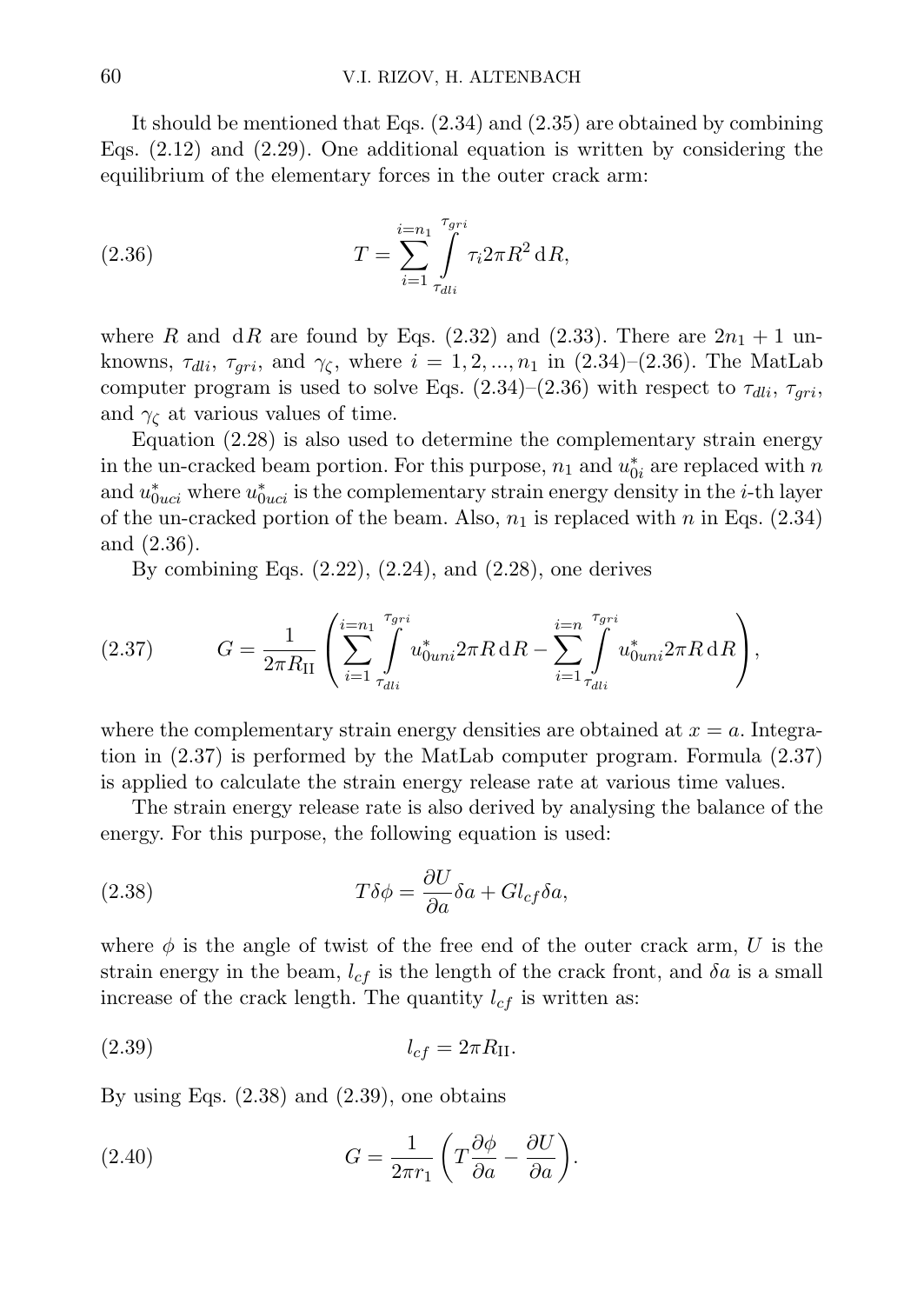The strain energy is found by Eqs. (2.24) and (2.28). For this purpose, the complementary strain energy density is replaced with the strain energy density  $u_{0i}$ , which is written as:

(2.41) 
$$
u_{0i} = \tau_i \gamma_i - u_{0i}^*,
$$

where  $\gamma_i$  and  $u_{0i}^*$  are expressed by (2.12) and (2.27), respectively.

The integrals of Maxwell-Mohr find the angle of twist involved in Eq. (2.40):

(2.42) 
$$
\phi = \int_{0}^{a} \frac{\gamma_{\zeta}}{R_i} dx + \int_{a}^{l} \frac{\gamma_{\xi}}{R_I} dx,
$$

where  $\gamma_{\xi}$  is the shear strain at the surface of the un-cracked portion of the beam.

By combining Eqs. (2.24), (2.28), (2.40), and (2.42), one derives

$$
(2.43) \tG = \frac{1}{2\pi R_1} \left[ T \left( \frac{\gamma_{\zeta}}{R_1} - \frac{\gamma_{\xi}}{R_2} \right) - \sum_{i=1}^{i=n_1} \int_{\tau_{dli}}^{\tau_{gri}} u_{0i} 2\pi R \, dR + \sum_{i=1}^{i=n} \int_{\tau_{dli}}^{\tau_{gri}} u_{0uni} 2\pi R \, dR \right].
$$

The quantities involved in Eq.  $(2.43)$  are obtained at  $x = a$ . The integration is carried-out by the MatLab computer program. Calculations of the strain energy release rate are performed at various time values. The strain energy release rates found by Eq. (2.43) are exact matches of the ones obtained by using Eq. (2.37), which confirms the correctness of the solutions.

It should be specified that the strain energy release rate derived here is timedependent since the material has viscoelastic behaviour and the beam is under time-dependent torsion moment.

## 3. Numerical results

The numerical results presented here are obtained using the strain energy release rate solution derived in Sec. 2 of this paper. The strain energy release rate is written in non-dimensional form by applying the formula  $G_N = G/(G_{kpl}R_I)$ . Two three-layered non-linear viscoelastic cantilever beam configurations under torsion are considered (the only difference between these configurations is the location of the delamination crack). In the first beam configuration, delamination is located between layers 1 and 2. In the second beam configuration, delamination is between layers 2 and 3. It is assumed that  $l = 0.400$  m,  $R_{\rm I} =$ 0.010 m and  $v = 0.8 \cdot 10^{-8}$  N · m/s.

The variation of the strain energy release rate with time is analysed by performing calculations of the strain energy release rate at various time values. The beam configuration with a delamination crack located between layers 2 and 3 is considered. Figure 3 shows the strain energy release rate variation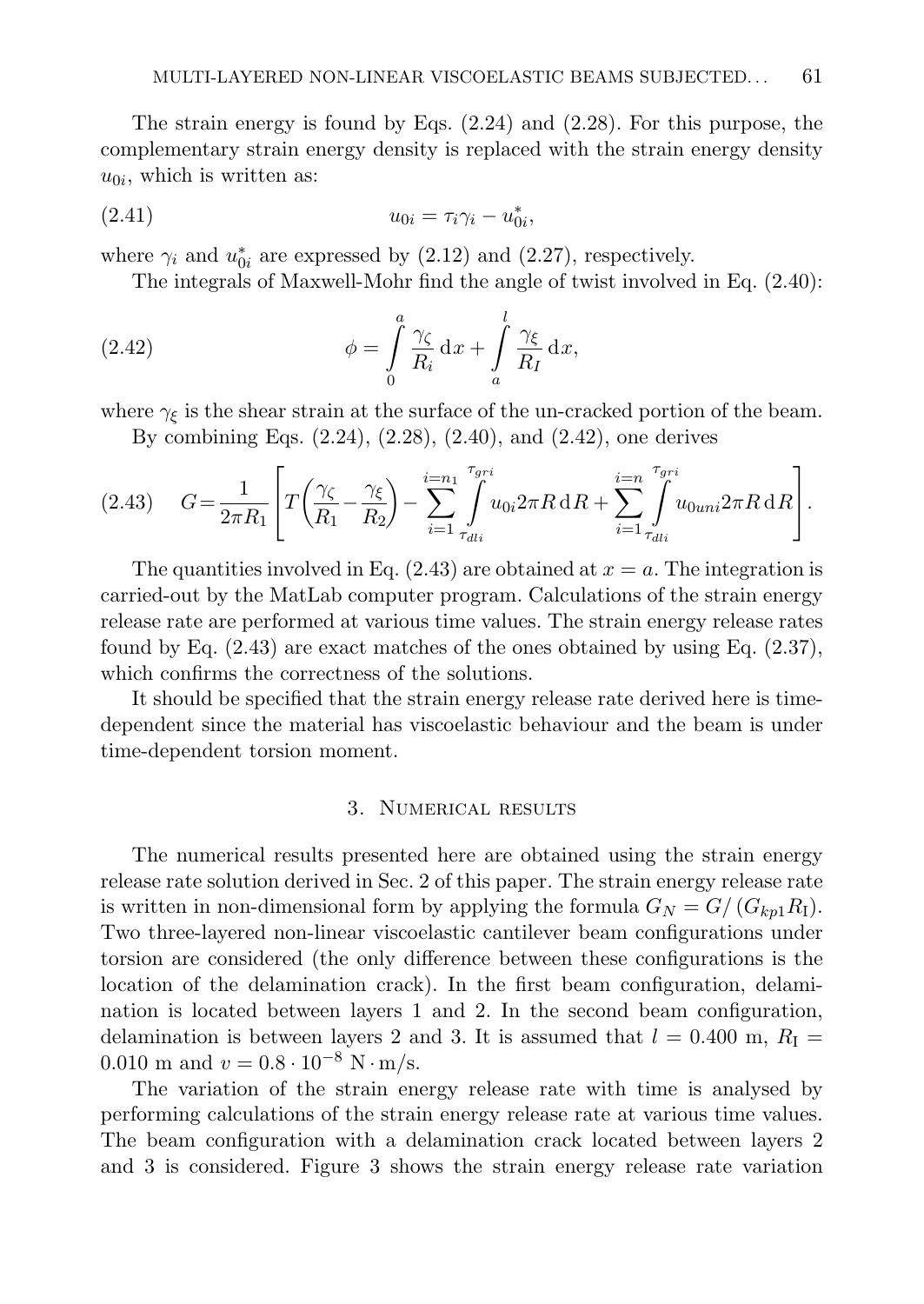

Fig. 3. Variations of the strain energy release rate with time.

with time (the latter is expressed in non-dimensional form by formula  $t_N =$  $tG_{kpl}/\eta_{kpl}$ ). It can be observed that the strain energy release rate increases with time (Fig. 3).

The effect of the continuous variation of  $\alpha_1$  along the beam length in layer 1 is also analysed. Both beam configurations (delamination between layers 1 and 2 and delamination between layers 2 and 3) are considered. The corresponding results are shown in Fig. 4, where the strain energy release rate is plotted against  $\alpha_{bp1}/\alpha_{kp1}$  ratio (this ratio characterizes the variation of  $\alpha_1$ ). In Fig. 4, one can observe that the strain energy release rate decreases with increasing of  $\alpha_{bp1}/\alpha_{kp1}$ ratio. Figure 4 also indicates that the strain energy release rate in the beam configuration with delamination crack located between layers 2 and 3 is higher than that in the configuration with delamination between layers 1 and 2. This finding is attributed to the fact that when delamination is between layers 2 and 3 the stiffness of the outer crack arm is lower compared to the case when delamination is located between layers 1 and 2.



FIG. 4. Variations of the strain energy release rate with  $\alpha_{bp1}/\alpha_{kp1}$  ratio (curve 1 – for the three-layered beam with delamination between layers 1 and 2, curve 2 – for the three-layered beam with delamination between layers 2 and 3).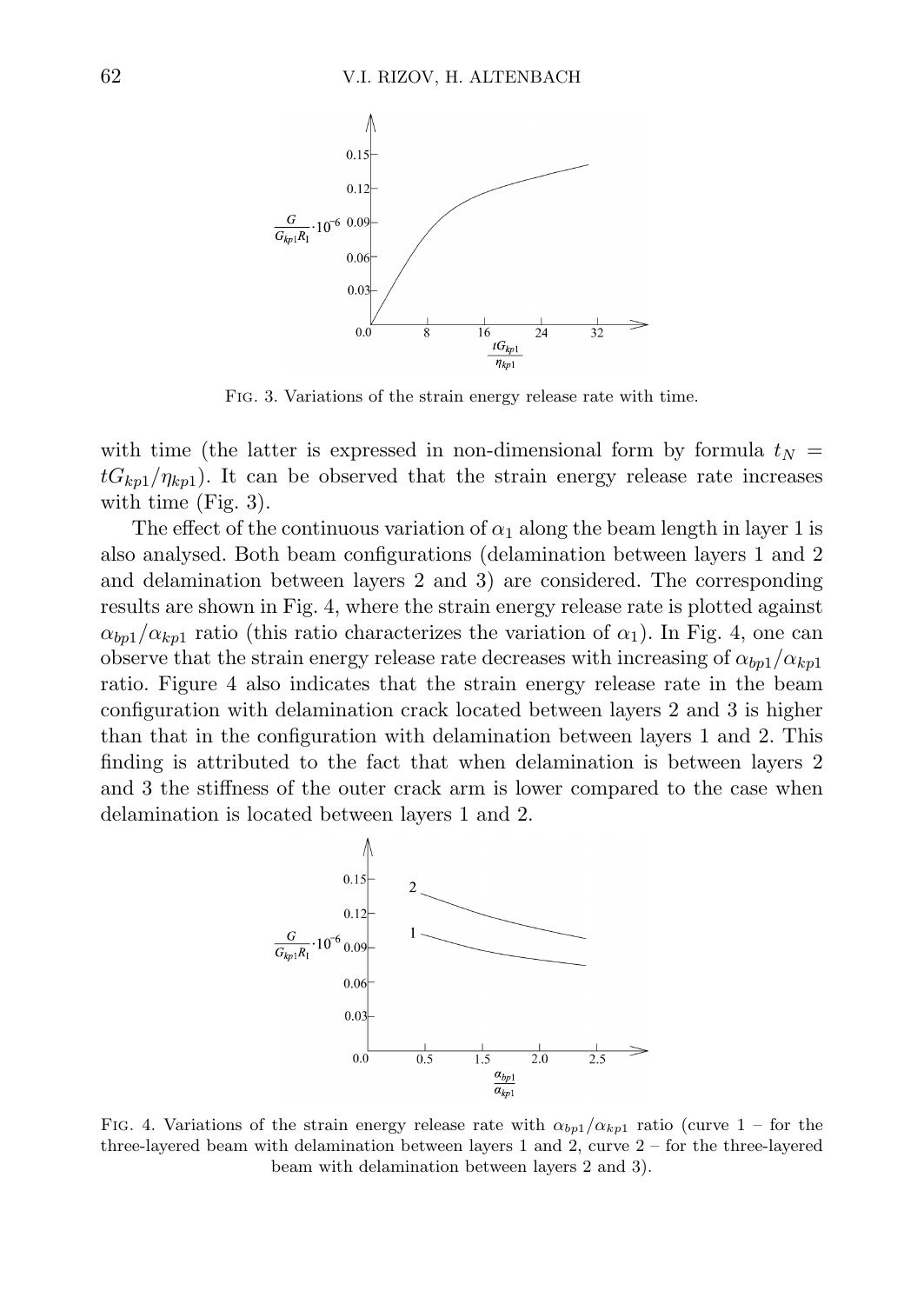Figure 5 depicts the strain energy release rate variation with  $\eta_{bp1}/\eta_{kp1}$  ratio at three  $a/l$  ratios. It should be mentioned that  $\eta_{bp1}/\eta_{kp1}$  and  $a/l$  ratios characterize the variation of  $\eta_1$  in layer 1 along the beam length and the relative beam length, respectively. The curves in Fig. 5 indicate that the strain energy release rate decreases with increasing of  $\eta_{bn}/\eta_{kn}$  ratio. An increase of  $a/l$  ratio also leads to a decrease of the strain energy release rate (Fig. 5).



FIG. 5. Variations of the strain energy release rate with  $\eta_{bp1}/\eta_{kp1}$  ratio (curve 1 – at  $a/l = 0.3$ , curve 2 – at  $a/l = 0.5$ , curve 3 – at  $a/l = 0.7$ ).

The variation of the strain energy release rate with  $\eta_{k02}/\eta_{k01}$  and  $\eta_{k03}/\eta_{k01}$ ratios is illustrated in Fig. 6. In Fig. 6, it is observed that the strain energy release rate decreases with increasing of  $\eta_{kp2}/\eta_{kp1}$  and  $\eta_{kp3}/\eta_{kp1}$  ratios.



FIG. 6. Variations of the strain energy release rate with  $\eta_{kp2}/\eta_{kp1}$  ratio (curve  $1 - at \eta_{kp3}/\eta_{kp1} =$ 0.5, curve  $2 - at \eta_{kp3}/\eta_{kp1} = 1.5$ , curve  $3 - at \eta_{kp3}/\eta_{kp1} = 2.5$ .

The effect of the continuous variation of the shear modulus  $G_1$  along the beam length in layer 1 on the strain energy release rate is shown in Fig. 7, where the strain energy release rate is plotted against  $G_{bp1}/G_{kp1}$  ratio at three speeds of torsion moment v. In Fig. 7, it can be observed that the strain energy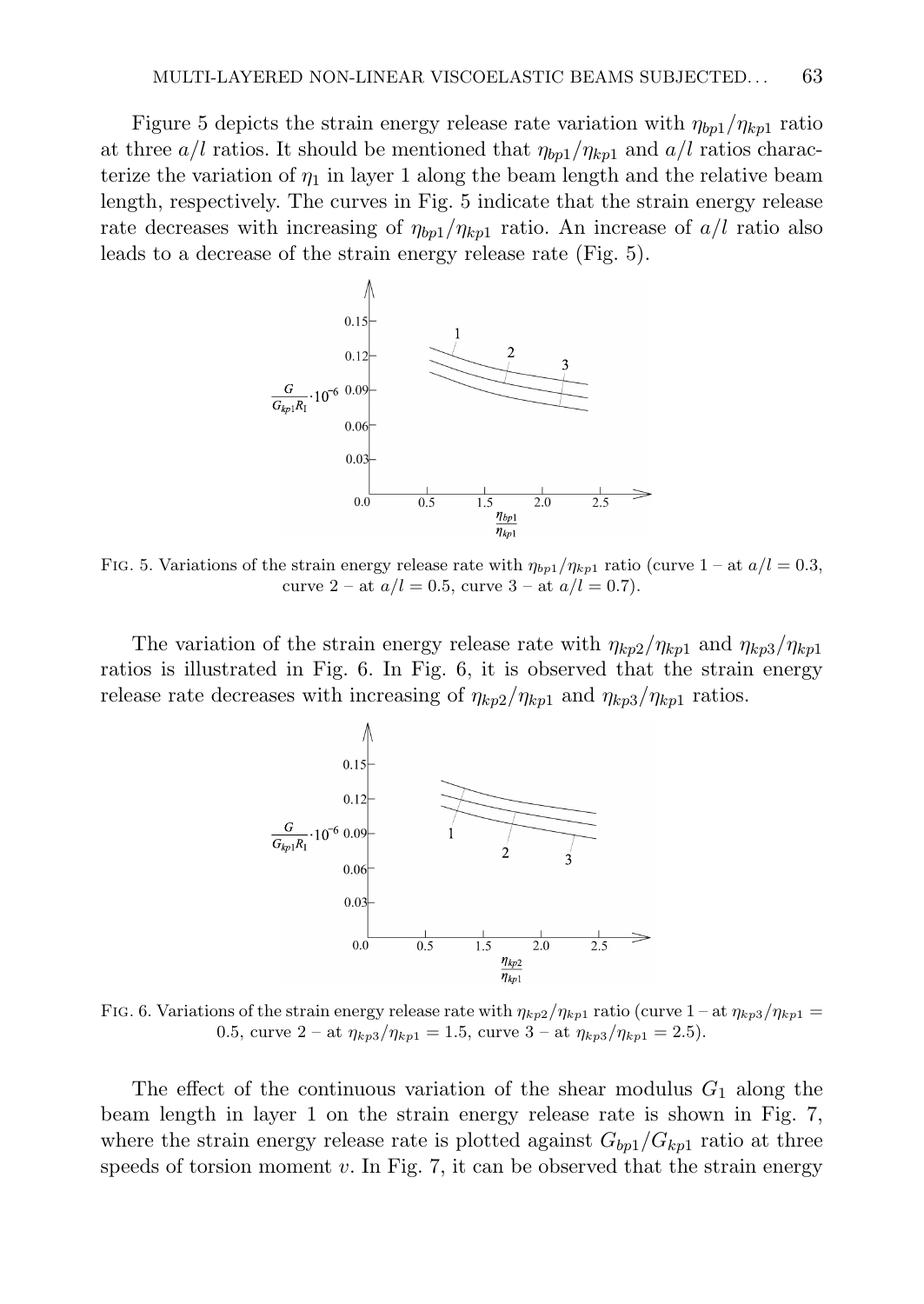

FIG. 7. Variations of the strain energy release rate with  $G_{bp1}/G_{kp1}$  ratio (curve 1 – at  $v = 0.3 \cdot 10^{-8} \text{ N} \cdot \text{m/s}$ , curve  $2 - \text{at } v = 0.6 \cdot 10^{-8} \text{ N} \cdot \text{m/s}$ , curve  $3 - \text{at } v = 0.8 \cdot 10^{-8} \text{ N} \cdot \text{m/s}$ .

release rate decreases with increasing  $G_{bp1}/G_{kp1}$  ratio. The increase of the speed  $v$  leads to an increase of the strain energy release rate (Fig. 7).

Finally, the strain energy release rate is obtained assuming the linear viscoelastic behaviour of the beam member. For this purpose,  $\beta_i = 1$  and  $m_i = 1$ are substituted in the non-linear solution derived in Sec. 2 of this paper. This follows from the fact that at  $\beta_i = 1$  and  $m_i = 1$  the non-linear relationship (2.6) transforms into  $\tau_{NLi} = \alpha_i \dot{\gamma}_{NLi}$ , which represents the constitutive law of a linear dashpot with the coefficient of viscosity  $\alpha_i$ , and, in this way, the non-linear model depicted in Fig. 1 transforms into the linear viscoelastic model with a linear spring and two linear dashpots. The strain energy release rate derived using both non-linear and linear solutions is plotted against  $G_{kn2}/G_{kn1}$  ratio in Fig. 8. In Fig. 8, the curves show that the strain energy release rate increases when nonlinear viscoelastic behaviour is assumed. Also, one can observe that the strain energy release rate decreases with increasing of  $G_{kp2}/G_{kp1}$  ratio.



FIG. 8. Variations of the strain energy release rate with  $G_{kp2}/G_{kp1}$  ratio (curve 1 – at linear viscoelastic behaviour, curve 2 – at non-linear viscoelastic behaviour).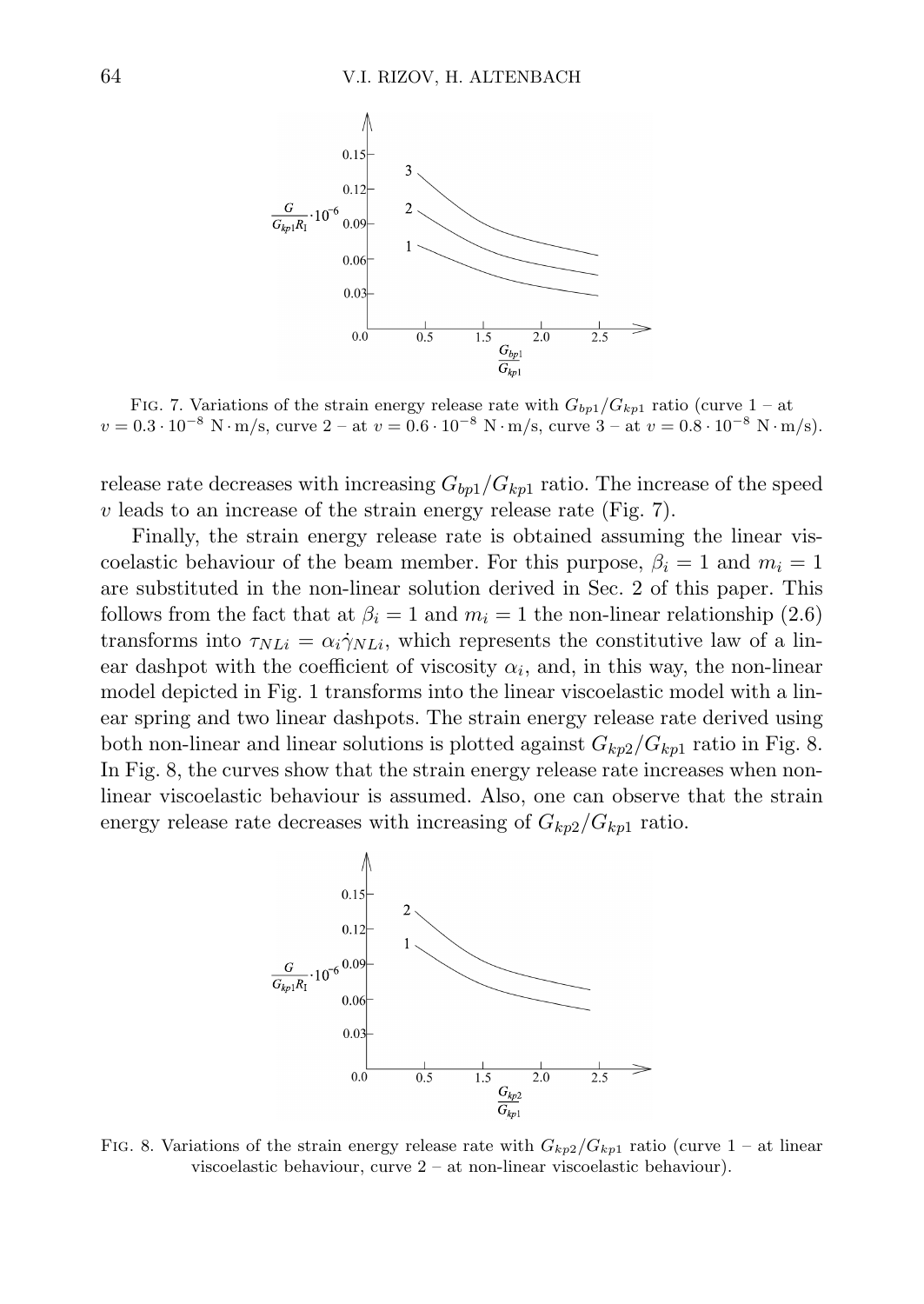# 4. Conclusion

A non-linear dashpot was added to a mechanical model consisting of a linear spring mounted parallel to a linear dashpot in order to simulate the non-linear viscoelastic behaviour of a multi-layered inhomogeneous cantilever beam member of circular cross-section with a delamination crack. The beam was under a torsion moment that increased at a constant speed. The non-linear dashpot in the model obeyed a non-linear relationship between the shear stress and the rate of the shear strain. The shear strain in the non-linear dashpot was obtained by integrating the non-linear stress-strain relationship. The stress-strain-time constitutive law of the model was found by adding the strain in the non-linear dashpot to the strain in the linear spring and linear dashpot. The beam layers are continuously inhomogeneous along the beam length. Therefore, the material properties involved in the constitutive law of the model vary continuously in the longitudinal direction. This constitutive law was applied to model the time-dependent non-linear viscoelastic behaviour when deriving a solution of the strain energy release rate for the delamination crack. Since the beam displayed non-linear viscoelastic behaviour, the strain energy release rate was found by considering the complementary strain energy. The solution obtained is timedependent and takes into account the non-linear viscoelastic behaviour and the torsion moment speed. A time-dependent non-linear solution of the strain energy release rate was also derived by analysing the balance of the energy with considering the non-linear viscoelastic behaviour for verification. The variation of the strain energy release rate with time was analysed. It is found that the strain energy release rate increases with time. The effect of material inhomogeneity of the layers in the longitudinal direction on the strain energy release rate was evaluated. It was ascertained that the strain energy release rate decreases with increasing of  $\alpha_{bp1}/\alpha_{kp1}$ ,  $\eta_{bp1}/\eta_{kp1}$ ,  $\eta_{kp2}/\eta_{kp1}$ ,  $\eta_{kp3}/\eta_{kp1}$ ,  $G_{bp1}/G_{kp1}$ , and  $G_{kp2}/G_{kp1}$  ratios. The increase of the speed of the torsion moment also led to an increase of the strain energy release rate. The strain energy release rate was also derived for the case of linear viscoelastic behaviour of the beam. It was found that the non-linear viscoelastic behaviour leads to an increase of the strain energy release rate.

### **ACKNOWLEDGMENTS**

V.I. Rizov gratefully acknowledges the German Academic Exchange Organization (DAAD) for the financial support of his research conducted during his stay at the Department of Engineering Mechanics, Institute of Mechanics, Otto-von-Guericke-University, Magdeburg, Germany.